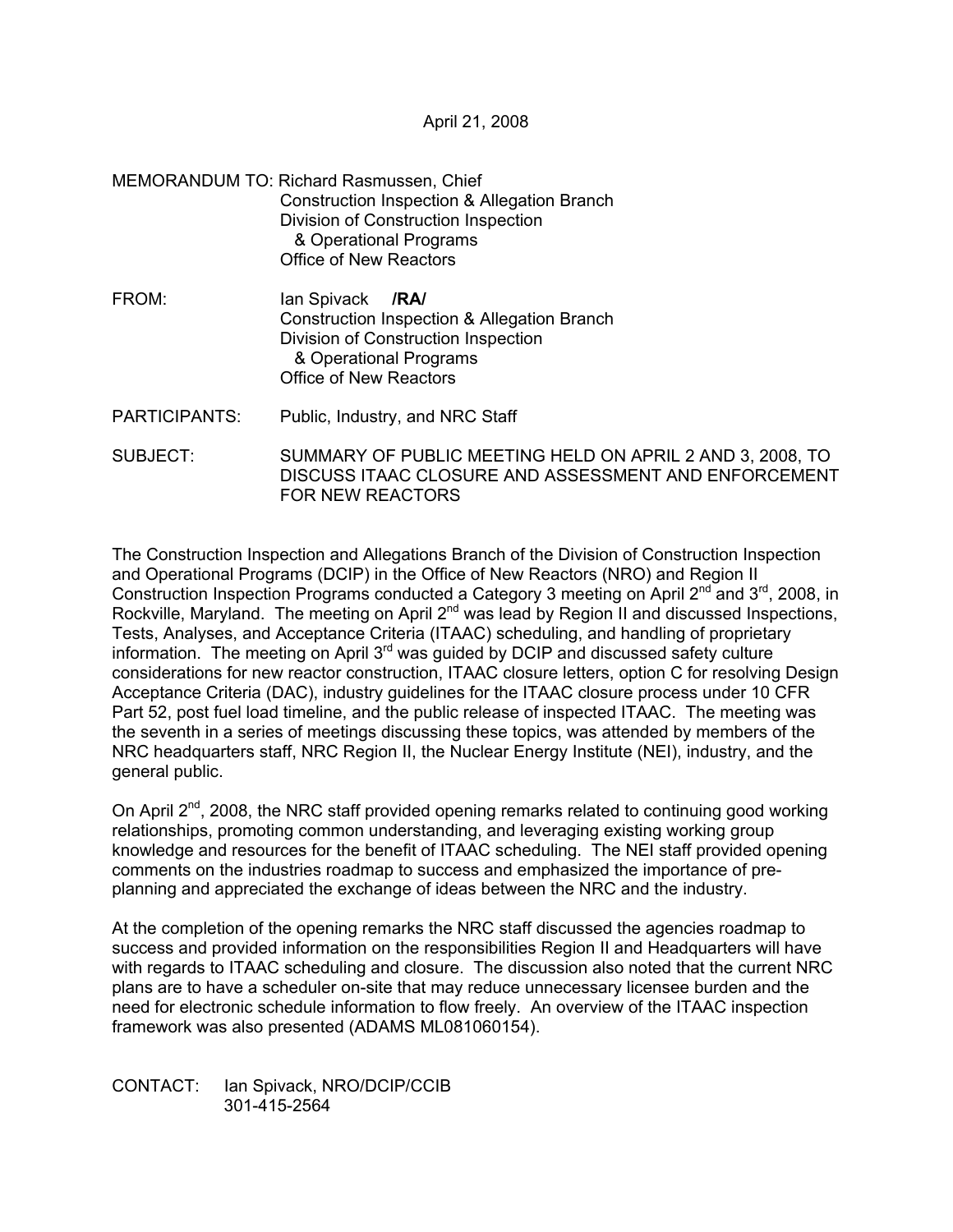The industry had concerns on closing ITAAC by family rather than individually closing ITAAC when the ITAACs were submitted for closure. Specifically, why should the industry complete and send ITAAC closure notifications to the NRC if the ITAAC would not be closed until the NRC completed the majority of targeted ITAAC inspections in that family? If an issue arose, how would that impact closed ITAACs related to the same open family? The discussion shifted and focused on reasons for making the targeted ITAAC publically available. The industry noted that if the targeted ITAAC was publically available and construction resources became available the schedulers could focus on scheduling targeted ITAAC earlier to preclude potential late issues related to ITAAC. The industry also discussed the release of ITAAC family completion percentages by the NRC, (i.e., periodic status update by the NRC).

The NRC staff continued with an overview of the current flowpath for processing construction schedule information. The industry highlighted concerns over release of construction schedules and noted the need to treat the schedules as proprietary information. Other suggested having daily/weekly meetings with the resident to ensure the residents were aware of all schedule changes. Discussion continued with respect to the pilot scheduling program Region II is conducting and when it will be completed. The NRC noted that the current target date for completing the pilot testing will be in the fall of 2008. Currently DOE has requirements on providing insurance to the industry if any delays are NRC related and expressed concern over the use of NRC developed software instead of using software readily available in the industry. The NRC explained it intends to use existing software platforms widely available. The discussion continued with a focus on modular construction, modular construction ITAAC inspections and schedules for qualification testing. The NRC emphasized the importance on providing a better understanding of modular construction and qualification test schedules.

The NRC staff also provided a presentation on the proof-of-concept (pilot testing) for acquiring and translating Primavera construction schedule information that will be used for inspection scheduling and ITAAC closure (ADAMS ML081060168). This would require some manipulation of the information from Primavera to incorporate it into the current IT resources used by the agency. The industry provided feedback on the use of Primavera filters while the NRC emphasized this required the use of activity codes that are specific to ITAAC such that all or selected ITAAC could be pulled and tabulated as an excel file if needed. Primavera does allow the creation of user-defined layout and filter views that require read only permission to the licensee database and would only be stored on the user's computer.

The NRC provided a presentation on the Construction Inspection Program Information Management System, (CIPIMS) and how CIPIMS will be used for ITAAC, non-ITAAC and vendor inspections (ADAMS ML081060186). The industry representatives asked if CIPIMS would be publically available. Currently the NRC's plans to make CIPIMS data publically available, but has not finalized the specific CIPIMS data or output format that will be publically available. The NRC also provided information on the ITAAC numbering, for the AP-1000 & ABWR, which was previously publically available (ADAMS ML0702500122).

NEI provided an open discussion with the Design Center Working Group (DCWG) on the software that they are using and their current status for developing the construction schedules.

NEI continued the discussion with a suggestion of using the 10 CFR 2.390 process for handling proprietary information. The NRC continued with a presentation on the control of proprietary information within the NRC. This highlighted current procedures with the presentation ending with an overview of the 10 CFR 2.390 process and how the agency handles requests for withholding proprietary information from public disclosure. The industry was informed of a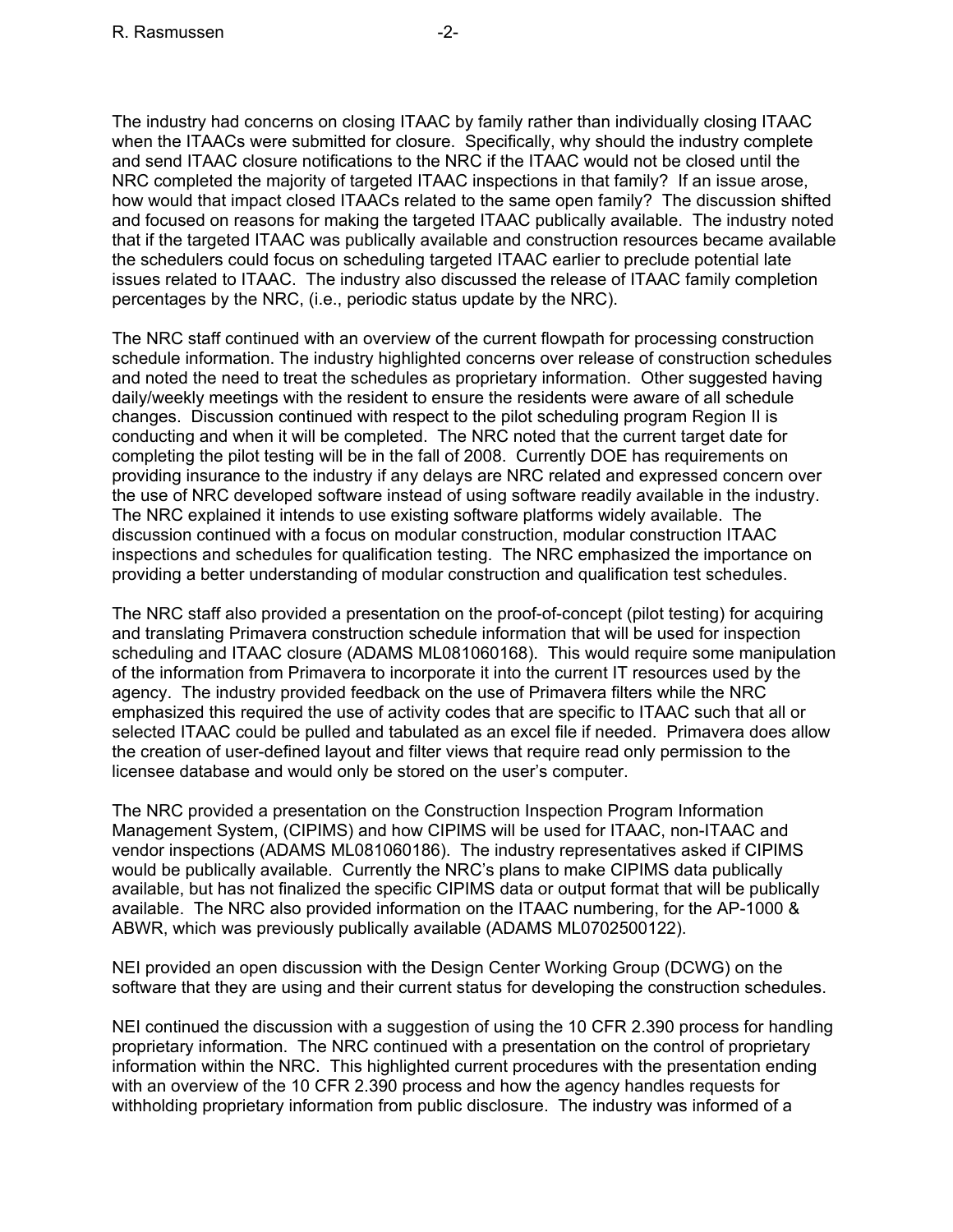SECY paper that details this process and its application to electronic construction schedules (ADAMS ML060740479). One difference between the normal processes is that only one affidavit needs to be submitted for all construction schedules and their associated updates. This process is currently being used for other construction projects under NRC oversight. It was suggested that a draft affidavit be created which all licensees could use. NEI has taken the lead on this action.

The NRC revisited the discussion on the integration of the industry software and the NRC's software. The specific items discussed were the level of detail needed to implement the pilot project and a consistent ITAAC numbering scheme between DCD and construction schedules. NEI has taken the lead on identifying a DCWG that is willing to provide a construction schedule for pilot project.

At the conclusion of the meeting NEI noted that they would work with the industry to identify a DCWG that would interface with the NRC on pilot testing, module construction ITAAC inspection and ITAAC inspection schedule. The NRC would continue to develop the construction schedule pilot test and work with the industry to develop the needed framework that will allow electronic transfer of the appropriate data. The NRC and NEI will develop a consistent ITAAC numbering system for each DCWG. In addition, closing ITAAC by family verses individually and making targeted ITAAC publically available are program issues and will be discussed in the routine ITAAC closure, assessment and enforcement for new reactors public meetings. This scheduling working group will focus on detailed ITAAC inspection schedule information and issues surround the ITAAC and modular construction inspection schedules with DCWGs and periodically provide an overview and lesson learned to all the working groups through the ITAAC closure and assessment and enforcement for new reactors public meeting.

On April 3<sup>rd</sup> 2008, the NRC presented Safety Culture Considerations for New Reactor Construction (ADAMS ML080880454). NUREG 1055, "Improving Quality and the Assurance of Quality in the Design and Construction of Nuclear Power Plants" was written in order for the NRC to document lessons learned from previous construction activities. This NUREG documents lessons learned from a prevailing attitude that construction activities at nuclear power plants had no immediate threat to public health and safety. However, this belief did not consider potential future impacts due to low quality construction at nuclear power plants. The Commissioners strongly support and requested an expansion of agency policy regarding safety culture for new reactor construction.

The NRC established an internal working group to evaluate the use of safety culture component for new nuclear reactor construction. As one input to the working group, the NRC contracted a report to investigate the safety culture component of the ROP. This report agreed with the findings of NUREG 1055, which stated that previous safety culture issues were mostly related to organizational climate and construction quality issues. The NRC internal working group is currently evaluating the contract report, defining substantive cross cutting issues, and determining the appropriate level of follow up inspections. Future work includes an implementation plan, further development work, and a Commission paper.

The industry commented that there were lessons learned from nuclear reactor startup testing, and that there seemed to be a dichotomy between construction problems and no immediate impact. The NRC re-iterated the point from NUREG 1055 that this attitude was a major problem during previous construction of nuclear reactors, which caused major problems during nuclear reactor testing phase.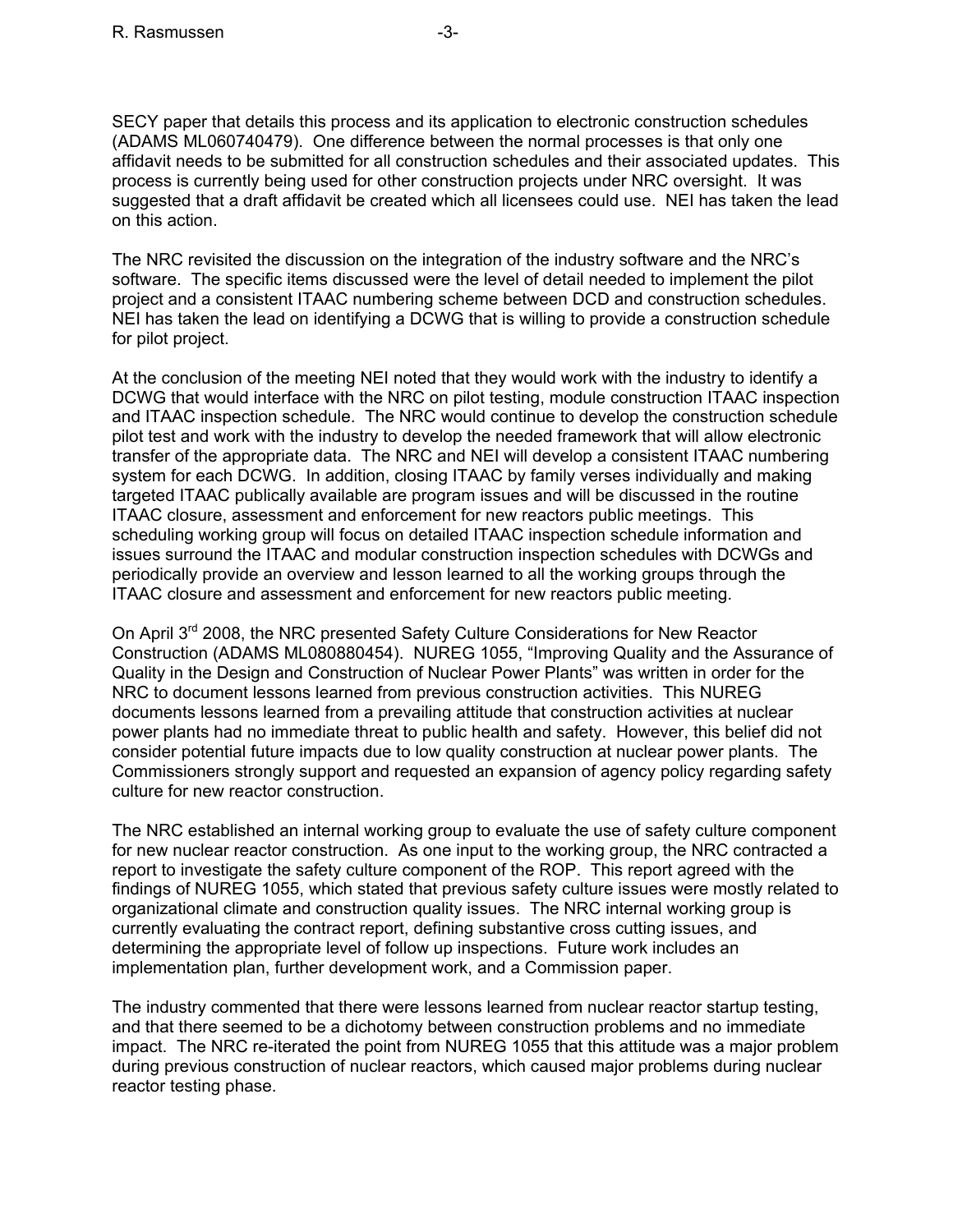The industry requested a copy of the contractor report that looked at the feasibility of utilizing the ROP safety culture components. The NRC stated that they will evaluate this request.

The industry stated that safety culture cross cutting issues are already addressed in current activities, and they are not sure of the added value for an additional layer of regulatory oversight. The NRC stated that safety culture cross cutting issues are not an additional layer of oversight, but are used to see if there is a underlying performance theme within the various programs. Examples of safety culture cross cutting issues are safety conscious work environment.

The industry questioned the need of cross cutting issues and stated that they are already included in the ROP and addressed in enforcement activities. Industry stated that their current programs clearly cover safety culture components. The NRC stated that safety culture is the ability to connect the dots between various problems before a significant breakdown occurs. Cross cutting issues is a larger indication of an organization problem and looks at the organization horizontally instead of vertically. Safety culture will be assessed as part of the normal baseline inspection; it will not necessarily be a separate inspection. Enforcement decisions based on safety culture assessment are still under consideration. The appropriate response will be based on a stepped approach that has been presented at previous public meetings.

The industry commented that the ROP is based on years of data and operating experience and that there is no data right now for nuclear reactor construction that can be used as a basis for safety culture cross cutting issues. For example, the ROP just finished going through an 18 month trial period about additional changes to safety culture and will be finalized next December. Industry further stated that safety culture cross cutting issue development is premature and that there are not enough details provide. The NRC stated that they are currently developing these ideas internally. The NRC stated that there is no action matrix, but instead will be a Construction Response Table (CRT), which was presented at previous meetings.

The industry suggested that the NRC involve the industry in the NRO led safety culture and substantive cross cutting issue task group for new reactor construction. The industry is not part of the Office of Enforcement led safety culture working group for other issues, but the NRC has given the industry periodic meeting updates. The NRC will continue to have frequent public meetings where ideas can be shared and developed. The NRC stated that safety culture is important and will be involved in the construction program for new nuclear reactors. The NRC stated that these public meetings are open discussions where feedback on proposed ideas are actively solicited and reflected in the development of our programs and policies.

Four ITAAC example closure letters and uncomplete notifications were reviewed, which were resubmittals from previous workshops. Although the quality is generally high with the examples, a few reoccurring problems were identified such as inspection requirements for as-built conditions and better delineation between completed and uncompleted work.

Closure letter ABWR ITAAC 2.3.3 Item 3 (ADAMS ML081060427) states that the system or component must be in its final arrangement to satisfy the acceptance criteria. There was a discussion regarding electrical isolation for this ITAAC and how it would be closed if non Class1E electrical equipment encroached on Class 1E equipment. The NRC also noticed that attention to detail was declining with these resubmittals, particularly in closure letter ABWR ITAAC 2.1.1d Item 3 (ADAMS ML081060449). The NRC stated that they are not sure if 25%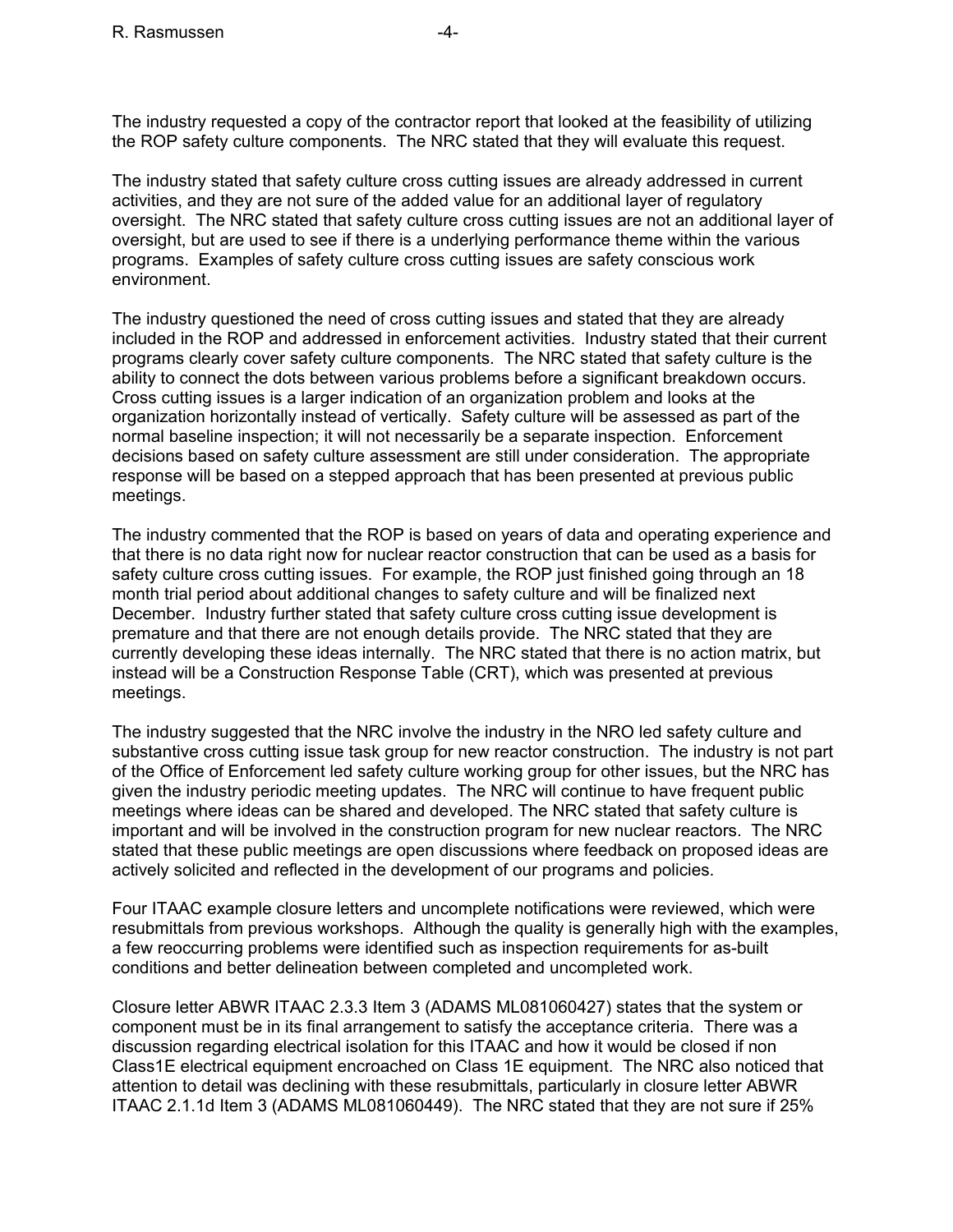completion is accurate for the additional detail added to the closure letter, but that 75% completion would be more accurate. The NRC also stated that the items completed section and items to be completed section were disconnected. Also, it can not be determined from a 225 day letter that significant experience of personal already exists at the site, and that the examples would need to be corrected to remove that predetermination. Closure letter ABWR ITAAC 2.14.4a Item 4a (ADAMS ML081060472) has same comment from the previous example. Closure letter ABWR ITAAC 3.3 Item 1 (ADAMS ML081060431) also had very minimal edits. The NRC requested the industry to bring an ABWR basic configuration ITAAC closure letter to the next meeting. NEI is preparing to include in their guide on how to maintain ITAAC validation after it is closed.

A continuation of a previous discussion on Option C for Resolving DAC after the issuance of a combined license was presented (ADAMS ML081060444). Following the resolution of a DAC item,. NRC staff expects licensees to perform an inspection to verify DAC is met. The licensee would evaluate any resulting departures from the design control document or changes to the plant-specific final Safety Analysis Report (FSAR). The licensee would use the applicable change process to determine if a license amendment was needed. The licensee would update their FSAR to reflect the more detailed design information from DAC resolution, as required by 10 CFR 50.71 (e). Industry stated that there is a lot of detailed design information developed, and only a portion of this information would be appropriate to place in the FSAR. The NRC agreed with this statement.

NEI presented "Industry Guideline for the ITAAC Closure Process under 10 CFR Part 52" (ADAMS ML080950402). NEI 08-01 will provide guidance to applicants on ITAAC closure process and will ensure a standard industry approach. The next steps will be to receive formal comments from the NRC and to work with the NRC on resolving comments and issue the final document. NEI would like an endorsement of this document in the form of a Regulatory Guidance. NRC stated that they are open to a smaller Category 2 meeting so there could be a smaller dialog with questions.

A draft timeline of the post-fuel load period was presented (ADAMS ML080880467). The timeline starts with the fuel arriving onsite and goes to commercial operation. The power hold points are for a typical PWR, but are detailed and further described in Regulatory Guide 1.68. Regulatory Guide 1.68, revised in 2007, discusses details for the testing through this period.

NRC solicited comment if inspected ITAAC should be public or withheld. The industry stated that the ranking should not be too difficult to figure out, and which ITAAC are important. Industry commented that it is important for scheduling of targeted ITAACS that targeted ITAACS are public and the site teams can plan for the ITAAC inspection. Inspection Manual Chapter 2504 focuses on construction and operational programs and is more based on the traditional inspection. The NRC commented if the targeted ITAAC were to be made public, it would still not give the industry the specific items that the NRC planned to inspect. For families that do not have targeted ITAAC, the NRC will pick the most risk significant activities, or the NRC might choose a low risk activity if an uninspected subcontractor is performing that activity. These issues might not be known until the NRC reaches that time. The NRC may expand the scope of inspections if weaknesses are found. Industry commented that the NRC has the information on the most important processes that that there is nothing wrong with telling the public that certain ITAAC are more important than others. The industry commented that the targeted ITAAC should be disclosed in order to aid scheduling. The negative view is that the public might believe the licensee is not doing an adequate job on non-targeted ITAAC. Targeted ITAAC are chosen by the plant design. NEI stated the industry will be prepared every day for inspection and that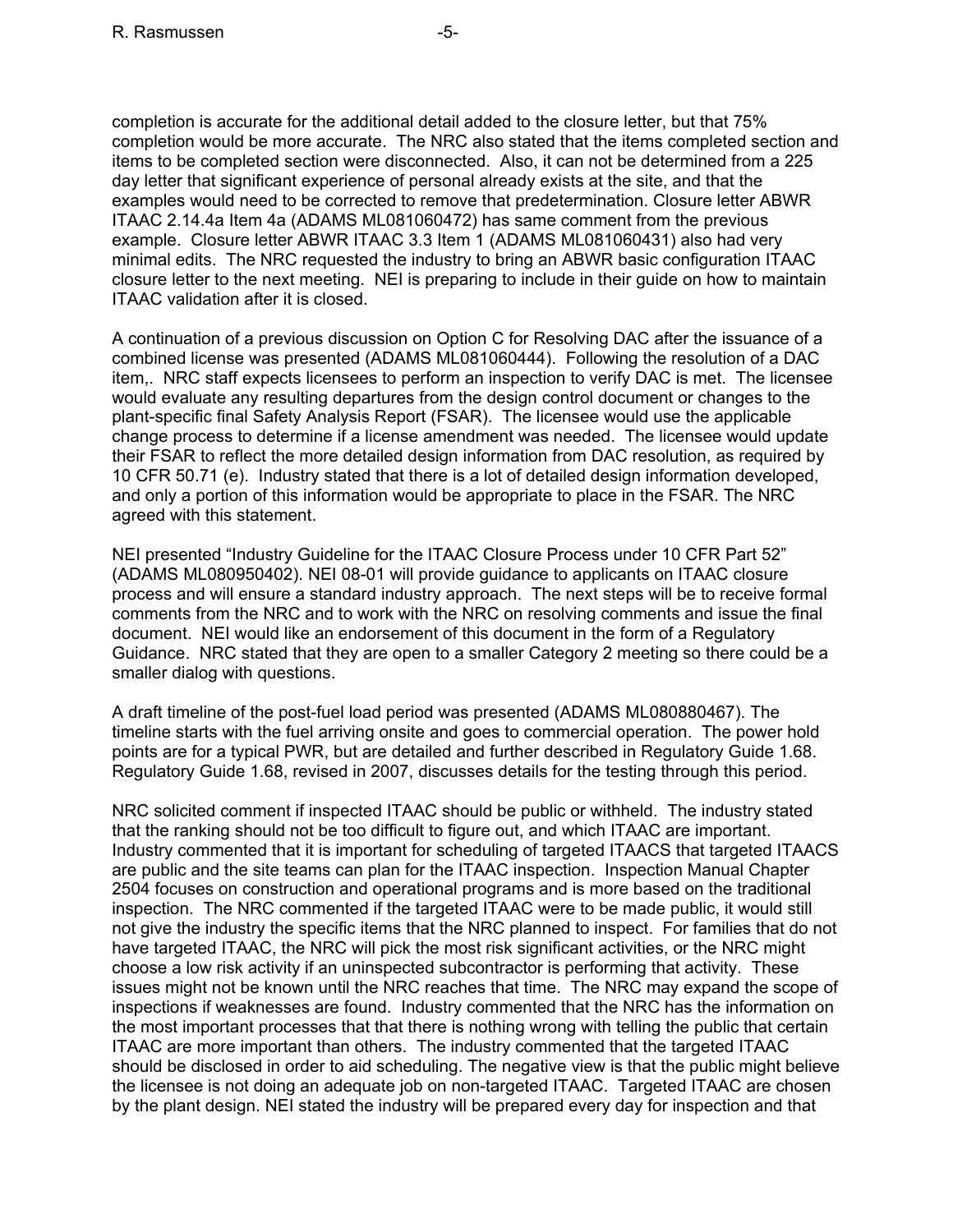this discussion allows them to manage their process and coordinate activities and allow for efficient operations. NRC stated that releasing the list might increase the burden on staff in order to keep the information up to date on the public website. Industry stated that an opened list of targeted ITAAC might increase public confidence in having more information regarding inspections. In summary, the industry and NEI comments favored release.

The next meeting will be held Tuesday May  $13<sup>th</sup>$ , 2008 in a location to be determine. The Instrumentation and Controls (I&C) group would like to participate in the next meeting to discuss I&C DAC. The next meeting will be July  $10^{th}$ , 2008 and August 28<sup>th</sup>, 2008 at a location to be determined.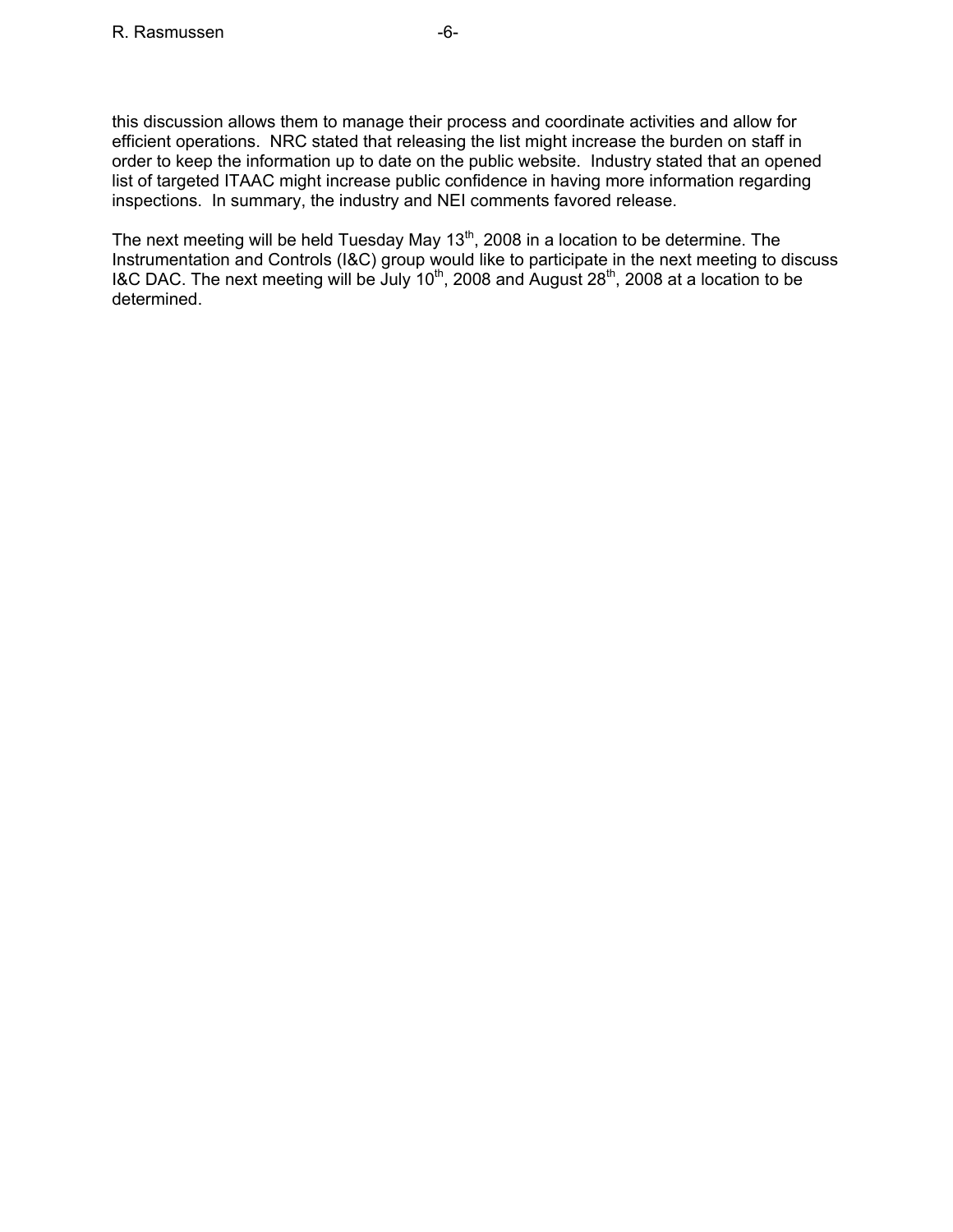this discussion allows them to manage their process and coordinate activities and allow for efficient operations. NRC stated that releasing the list might increase the burden on staff in order to keep the information up to date on the public website. Industry stated that an opened list of targeted ITAAC might increase public confidence in having more information regarding inspections. In summary, the industry and NEI comments favored release.

The next meeting will be held Tuesday May  $13<sup>th</sup>$ , 2008 in a location to be determine. The Instrumentation and Controls (I&C) group would like to participate in the next meeting to discuss I&C DAC. The next meeting will be July 10<sup>th</sup>, 2008 and August 28<sup>th</sup>, 2008 at a location to be determined.

Enclosure: Attendees List DISTRIBUTION PUBLIC RidsNroDcipCcibCCIBr/f R. Pascarelli **RidsNroDcipCqvp**<br>R. Laura **R. Laura** R. Laura G. Khouri

RidsOgcMailCenter **RidsRgn1MailCenterRidsAcrsAcnwMailCenter** RidsRgn2MailCenter RidsRgn4MailCenterRidsRgn3MailCenter RidsNroDcipCcib RidsNroDcipRidsOpaMail I. Spivack

ADAMS ACCESSION: Package: ML081060483, Public Meeting Notification - April 2 and 3, 2008: ADAMS ML080780164, Summary of April 2 and 3 public meeting: ADAMS ML081060112, ITAAC Inspection\_Closure Scheduling: ADAMS ML081060154, ITAAC Counting Methods: ADAMS ML081060168, CIPIMS for 4-2: ADAMS ML081060186, ABWR basic configuration defn: ADAMS ML081060220, NRO-Safety Culture 0403: ADAMS ML080880454, ITAAC Closure Letter 2.3.3 Item 3a & bFinal: ADAMS ML081060427, ABWR 2 1 1 3\_225 day RPV System Hydro 3 14 08: ADAMS ML081060449, ABWR 2 14 4 4a\_225 day SGTS Pressure Test\_3\_14\_08: ADAMS ML081060472, ABWR ITAAC 3.3 Item 1 sample closure letter final: ADAMS ML081060431, DAC Option C: ADAMS ML081060444, Industry Guideline for the ITAAC Closure Process Under 10 CFR Part 52: ADAMS ML ML080950402, Draft Post-Fuel Load Timeline Rev1: ADAMS ML080880467

| <b>OFFICE</b> | NRO/DCIP/CCIB   | NRO/DCIP/CCIB |
|---------------|-----------------|---------------|
| NAME.         | <b>ISpivack</b> | RRasmussen    |
| <b>DATE</b>   | 4/21/08         | 4/21/08       |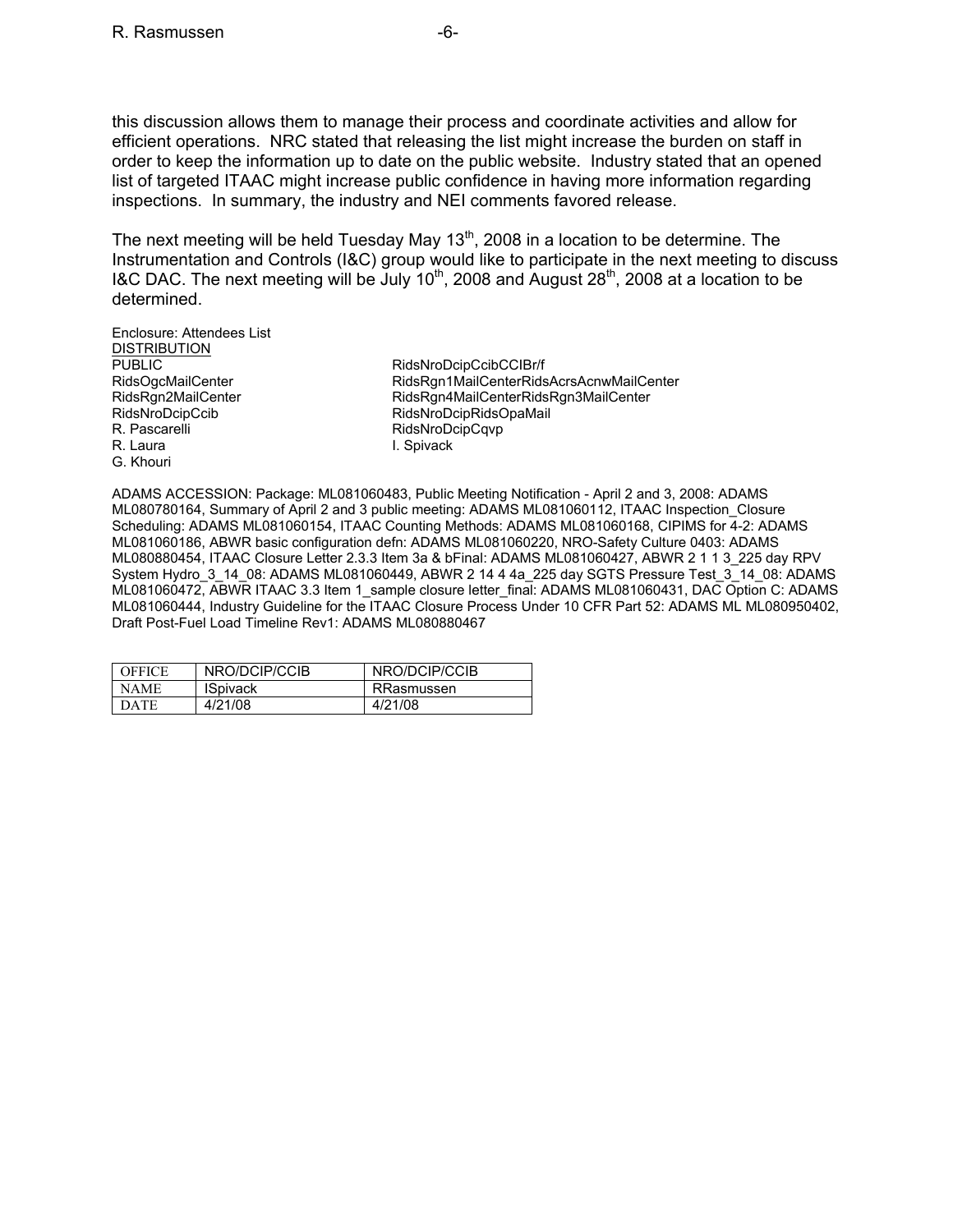| <b>Construction Inspection Program Assessment and Enforcement,</b><br>and ITTAC Closure Letter Workshop<br>April 2 <sup>nd</sup> and April 3 <sup>rd</sup> , 2008<br>Location: Hilton Hotel, Rockville, MD<br><b>Meeting Attendees</b> |  |                   |  |  |
|----------------------------------------------------------------------------------------------------------------------------------------------------------------------------------------------------------------------------------------|--|-------------------|--|--|
| <b>Name</b>                                                                                                                                                                                                                            |  | Organization      |  |  |
| Larry Arnold                                                                                                                                                                                                                           |  | STP U3 and 4      |  |  |
| Molly Keefe                                                                                                                                                                                                                            |  | <b>NRC</b>        |  |  |
| John Mohr                                                                                                                                                                                                                              |  | <b>MNES</b>       |  |  |
| <b>Mark Giles</b>                                                                                                                                                                                                                      |  | Entergy           |  |  |
| Jonathan Ortega-Luciano                                                                                                                                                                                                                |  | <b>NRC</b>        |  |  |
| Larry Walsh                                                                                                                                                                                                                            |  | Shaw              |  |  |
| Leslie Kass                                                                                                                                                                                                                            |  | <b>NEI</b>        |  |  |
| <b>Patrick Boyle</b>                                                                                                                                                                                                                   |  | <b>NRC</b>        |  |  |
| <b>David DesInrers</b>                                                                                                                                                                                                                 |  | <b>NRC</b>        |  |  |
| Alan Blamy                                                                                                                                                                                                                             |  | <b>NRC</b>        |  |  |
| <b>Bob Lukes</b>                                                                                                                                                                                                                       |  | <b>NRC</b>        |  |  |
| <b>Stanley Day</b>                                                                                                                                                                                                                     |  | UniStar           |  |  |
| Ron Gardner                                                                                                                                                                                                                            |  | <b>NRC</b>        |  |  |
| <b>Tony Cerne</b>                                                                                                                                                                                                                      |  | <b>NRC</b>        |  |  |
| Jefferson Rhodes                                                                                                                                                                                                                       |  | <b>MNES</b>       |  |  |
| Pat Sheppard                                                                                                                                                                                                                           |  | Exelon            |  |  |
| Les Duncan                                                                                                                                                                                                                             |  | <b>AREVA</b>      |  |  |
| Jerome Blake                                                                                                                                                                                                                           |  | <b>NRC</b>        |  |  |
| Julie Kug                                                                                                                                                                                                                              |  | <b>NEI</b>        |  |  |
| Jim Cassidy                                                                                                                                                                                                                            |  | Duke Energy       |  |  |
| John Mammeran                                                                                                                                                                                                                          |  | Fluor             |  |  |
| Jim Uchiyama                                                                                                                                                                                                                           |  | <b>MNES</b>       |  |  |
| Takanori Murakami                                                                                                                                                                                                                      |  | <b>MNES</b>       |  |  |
| Patricia Campbell                                                                                                                                                                                                                      |  | <b>GE Hitachi</b> |  |  |
| Caroline Schlaseman                                                                                                                                                                                                                    |  | MPR for Toshiba   |  |  |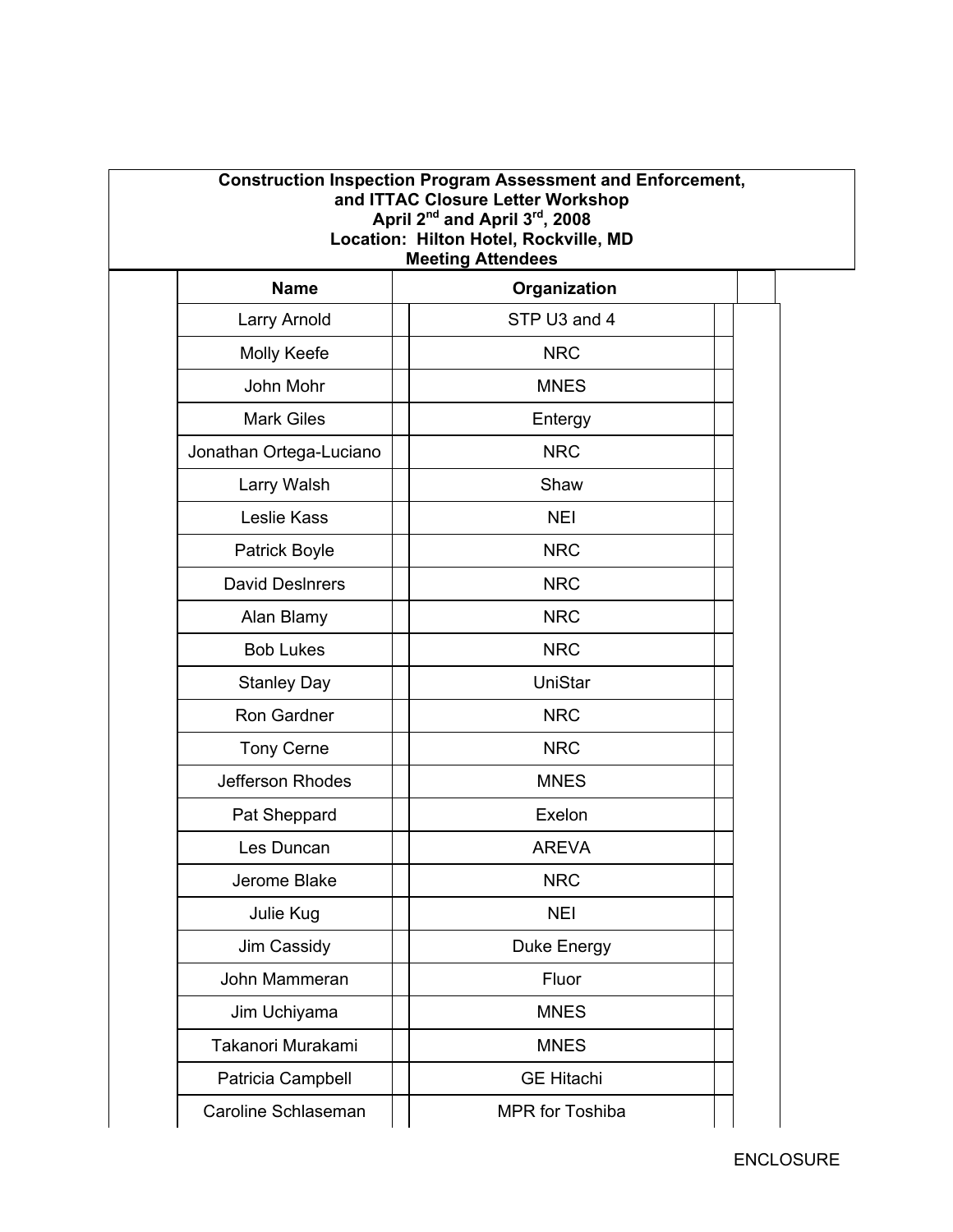| <b>Russ Bell</b>            | <b>NEI</b>     |  |
|-----------------------------|----------------|--|
| Jason Jennings              | <b>NRC</b>     |  |
| Dave Trimble                | <b>NRO</b>     |  |
| <b>Barry Bryant</b>         | Dominion       |  |
| Mike Woods                  | <b>Bechtel</b> |  |
| <b>Lrunero Lorlin</b>       | <b>EPRI</b>    |  |
| <b>Guy Davant</b>           | Entergy        |  |
| <b>Wren Flower</b>          | <b>NRC</b>     |  |
| <b>Tim Durkin</b>           | Energetics Inc |  |
| Michael Webb                | <b>NRC</b>     |  |
| Nian Agles                  | <b>STP</b>     |  |
| Dave Bogstma                | <b>Bechtel</b> |  |
| <b>Julie Giles</b>          | SCE&G          |  |
| Dan Manarelli               | <b>AREVA</b>   |  |
| <b>Bob Taylor</b>           | Kievit         |  |
| Goerge Khouri               | <b>NRC</b>     |  |
| Roger Lanksbury             | <b>NRC</b>     |  |
| <b>Isabelle Schonefield</b> | <b>NRC</b>     |  |
| <b>Alan Torres</b>          | <b>SCEG</b>    |  |
| John Oddo                   | Shaw           |  |
| lan Spivack                 | <b>NRC</b>     |  |
| James Gaslevan              | <b>NRC</b>     |  |
| Donald Lindgren             | Westinghouse   |  |
| Jamie Malln                 | <b>PSEG</b>    |  |
| <b>Matthew Williams</b>     | Dominion       |  |
| Robert Pascarelli           | <b>NRC</b>     |  |
| Larry Arnold                | STP U3 and 4   |  |
| Molly Keefe                 | <b>NRC</b>     |  |
| John Mohr                   | <b>MNES</b>    |  |
| <b>Mark Giles</b>           | Entergy        |  |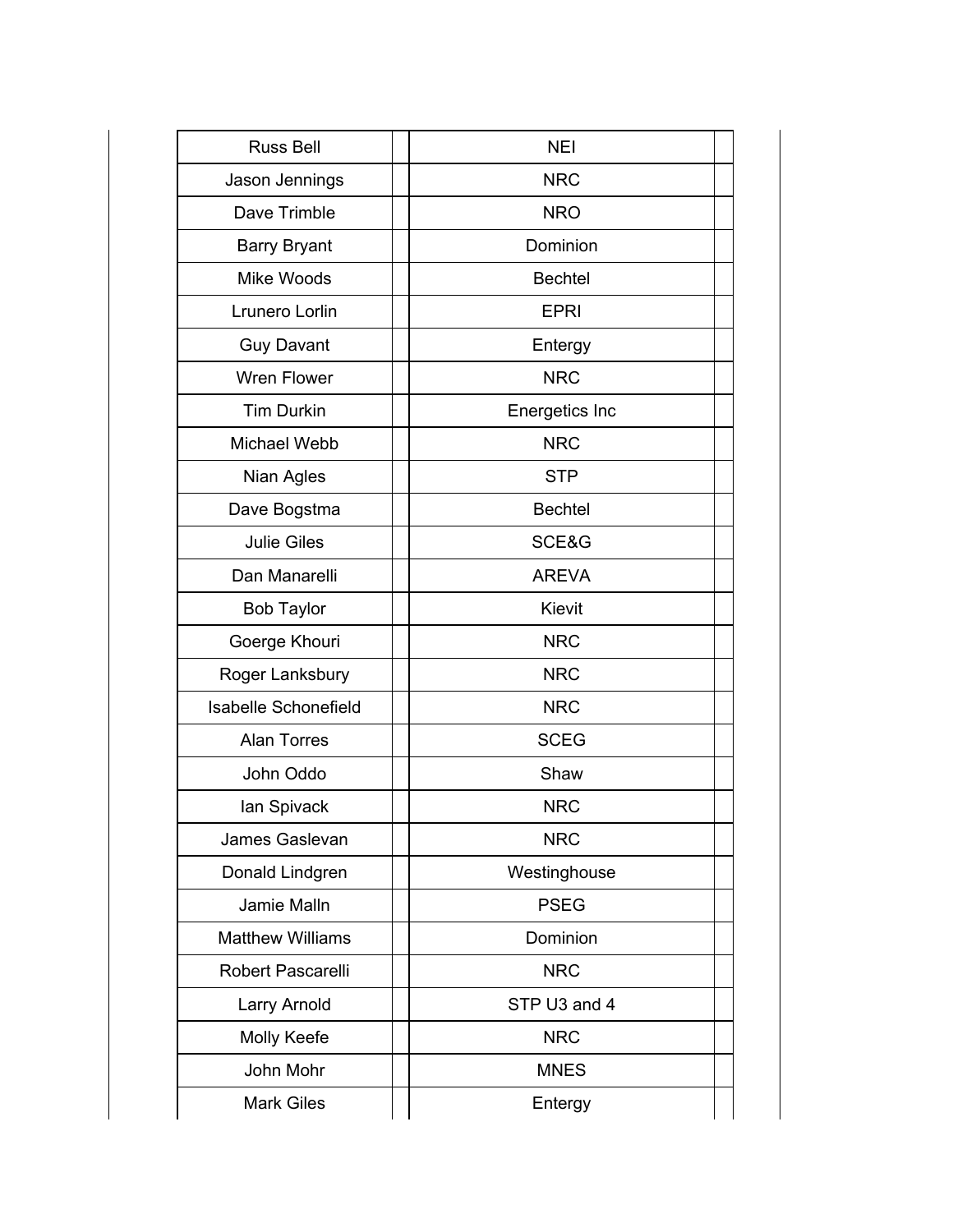| Jonathan Ortega-Luciano | <b>NRC</b>             |  |
|-------------------------|------------------------|--|
| Larry Walsh             | Shaw                   |  |
| Leslie Kass             | <b>NEI</b>             |  |
| <b>Patrick Boyle</b>    | <b>NRC</b>             |  |
| <b>David DesInrers</b>  | <b>NRC</b>             |  |
| Alan Blamy              | <b>NRC</b>             |  |
| <b>Bob Lukes</b>        | <b>NRC</b>             |  |
| <b>Stanley Day</b>      | UniStar                |  |
| Ron Gardner             | <b>NRC</b>             |  |
| <b>Tony Cerne</b>       | <b>NRC</b>             |  |
| Jefferson Rhodes        | <b>MNES</b>            |  |
| Pat Sheppard            | Exelon                 |  |
| Les Duncan              | <b>AREVA</b>           |  |
| Jerome Blake            | <b>NRC</b>             |  |
| Julie Kug               | <b>NEI</b>             |  |
| Jim Cassidy             | Duke Energy            |  |
| John Mammeran           | Fluor                  |  |
| Jim Uchiyama            | <b>MNES</b>            |  |
| Takanori Murakami       | <b>MNES</b>            |  |
| Patricia Campbell       | <b>GE Hitachi</b>      |  |
| Caroline Schlaseman     | <b>MPR</b> for Toshiba |  |
| <b>Russ Bell</b>        | <b>NEI</b>             |  |
| Jason Jennings          | <b>NRC</b>             |  |
| Dave Trimble            | <b>NRO</b>             |  |
| <b>Barry Bryant</b>     | Dominion               |  |
| Mike Woods              | <b>Bechtel</b>         |  |
| Lrunero Lorlin          | <b>EPRI</b>            |  |
| <b>Guy Davant</b>       | Entergy                |  |
| Wren Flower             | <b>NRC</b>             |  |
| <b>Tim Durkin</b>       | Energetics Inc         |  |
|                         |                        |  |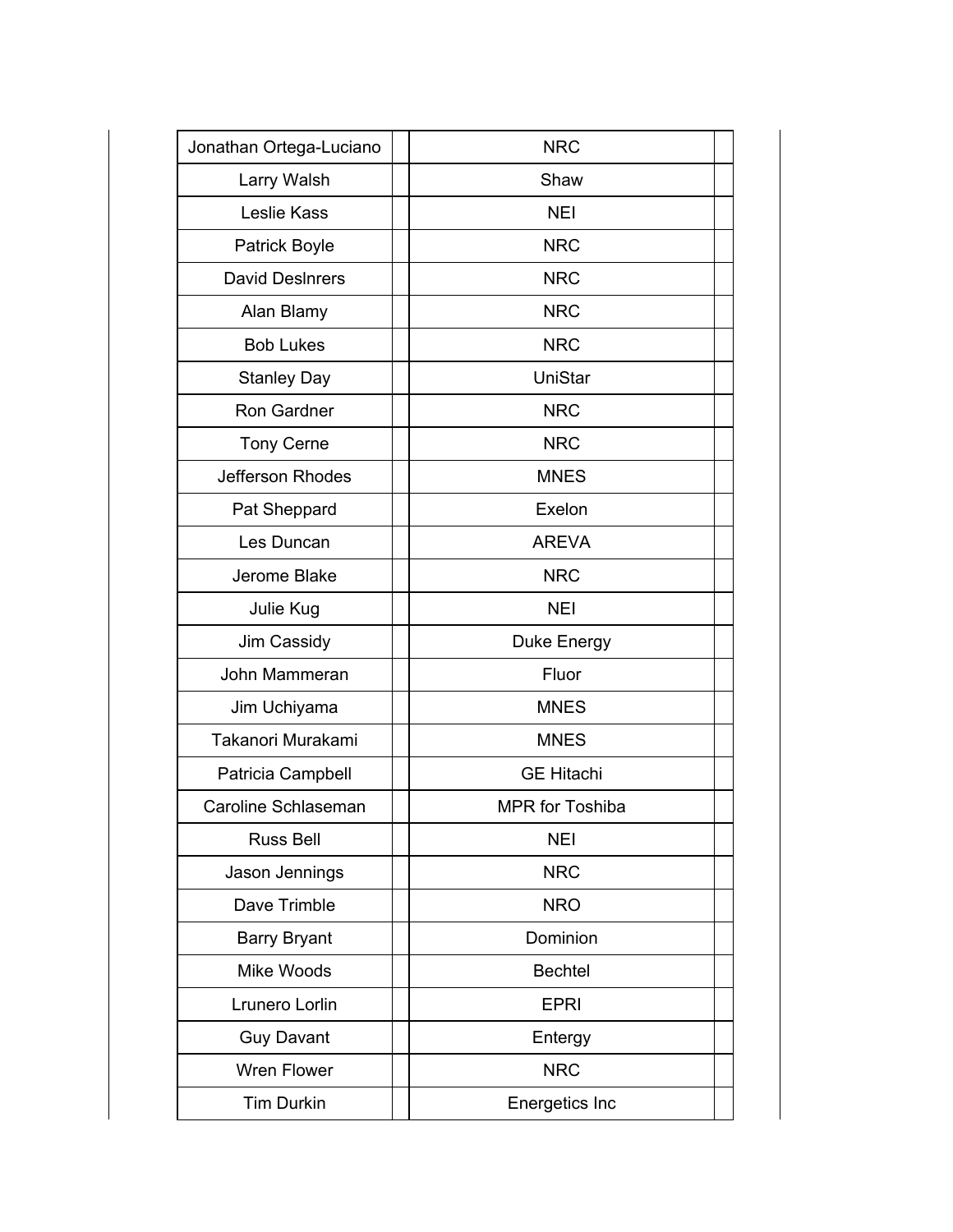| <b>Michael Webb</b>         | <b>NRC</b>     |
|-----------------------------|----------------|
| Nian Agles                  | <b>STP</b>     |
| Dave Bogstma                | <b>Bechtel</b> |
| <b>Julie Giles</b>          | SCE&G          |
| Dan Manarelli               | <b>AREVA</b>   |
| <b>Bob Taylor</b>           | <b>Kievit</b>  |
| Goerge Khouri               | <b>NRC</b>     |
| Roger Lanksbury             | <b>NRC</b>     |
| <b>Isabelle Schonefield</b> | <b>NRC</b>     |
| <b>Alan Torres</b>          | <b>SCEG</b>    |
| John Oddo                   | Shaw           |
| lan Spivack                 | <b>NRC</b>     |
| James Gaslevan              | <b>NRC</b>     |
| Donald Lindgren             | Westinghouse   |
| Jamie Malln                 | <b>PSEG</b>    |
| <b>Matthew Williams</b>     | Dominion       |
| <b>Nanette Gilles</b>       | <b>NRC</b>     |
| <b>Robert Pascarelli</b>    | <b>NRC</b>     |
| John Ashcraft               | <b>NRC</b>     |
| <b>Kimberley Corp</b>       | <b>NRC</b>     |
|                             |                |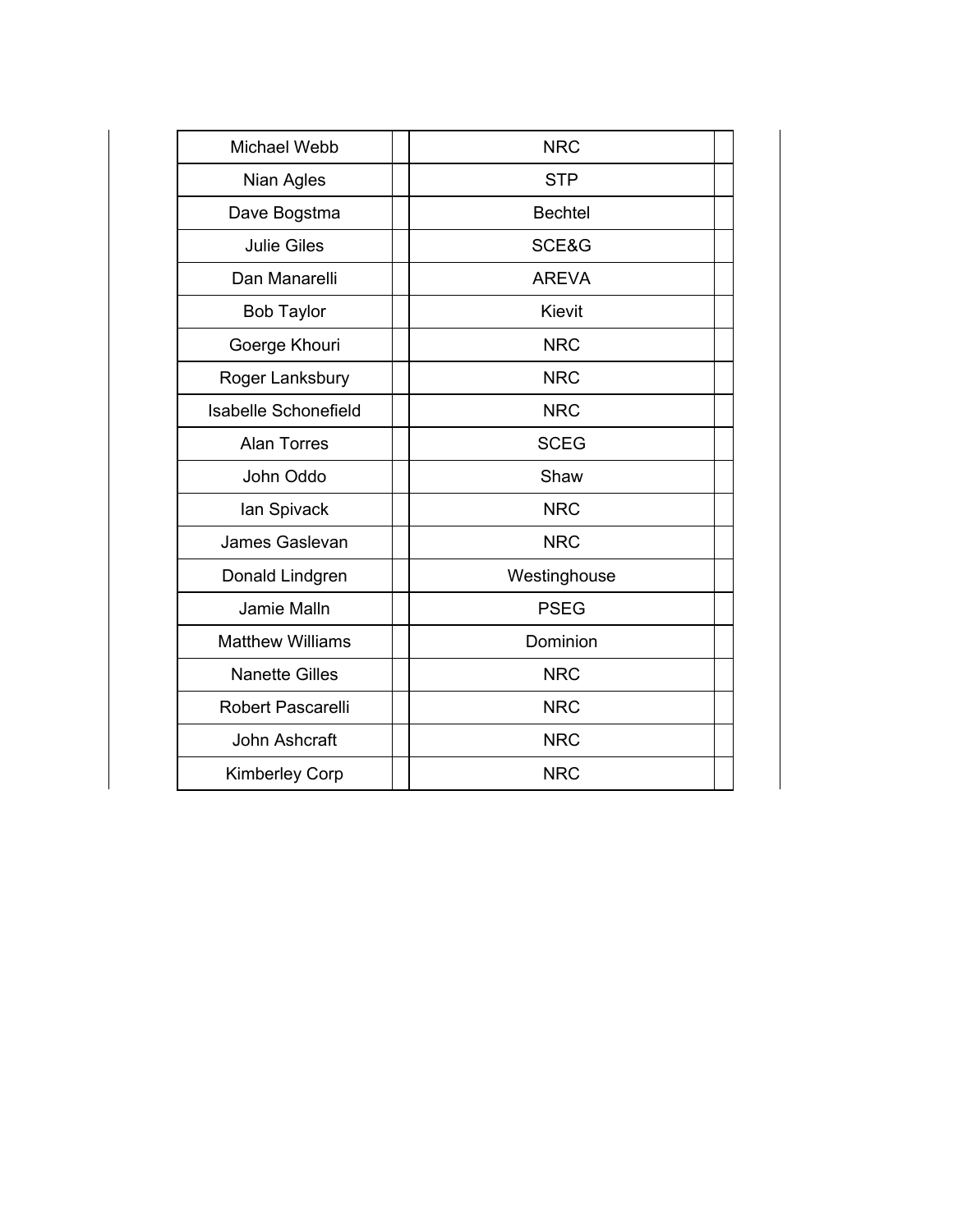CC:

larnold@stpegs.com

Molly.keefe@nrc.gov

mgiles@entergy.com

Jonathan.ortega-luciano@nrc.gov

Larry.walsh@shawgrp.com

lck@nei.org

Patrick.boyle@nrc.gov

David.desaulnicrs@nrc.gov

Ajb3@nrc.gov

Robert.lukes@nrc.gov

Stanley.day@constellation.com

Rng2@nrc.gov

Acc1@nrc.gov

Jefferson\_rhodes@mnes.us.com

Jrpatrick.sheppard@exelon.com

Leslie.duncan@areva.com

jyk@nei.org

jressily@dukeenergy.com

John.hammeran@fluor.com

Junich\_uchiyama@mnes.us.com

Takanori\_murakami@mnes.us.com

patriciaL.campbell@ge.com

cschlaseman@mpr.com

rjb@nei.org

jason.jennings@nrc.gov

Dct2@nrc.gov